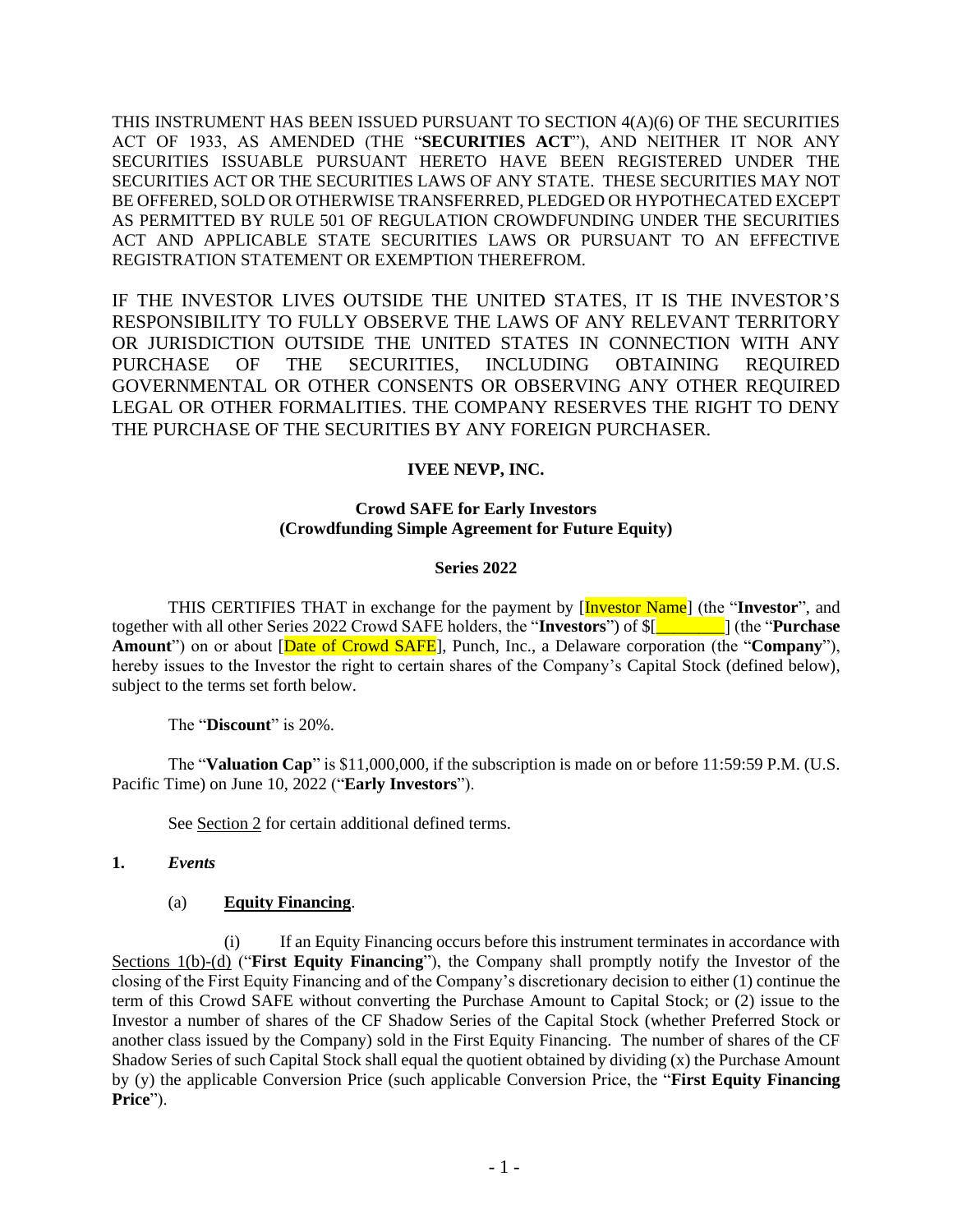(ii) If the Company elects to continue the term of this Crowd SAFE past the First Equity Financing and another Equity Financing occurs before the termination of this Crowd SAFE in accordance with Sections 1(b)-(d) (each, a "**Subsequent Equity Financing**"), the Company shall promptly notify the Investor of the closing of the Subsequent Equity Financing and of the Company's discretionary decision to either (1) continue the term of this Crowd SAFE without converting the Investor's Purchase Amount to Capital Stock; or (2) issue to the Investor a number of shares of the CF Shadow Series of the Capital Stock (whether Preferred Stock or another class issued by the Company) sold in the Subsequent Equity Financing. The number of shares of the CF Shadow Series of such Capital Stock shall equal to the quotient obtained by dividing (x) the Purchase Amount by (y) the First Equity Financing Price.

# (b) **Liquidity Event**.

(i) If there is a Liquidity Event before the termination of this instrument and before any Equity Financing, the Investor must select, at its option, within thirty (30) days of receiving notice (whether actual or constructive), either (1) to receive a cash payment equal to the Purchase Amount (or a lesser amount as described below) or (2) to receive from the Company a number of shares of Common Stock equal to the Purchase Amount (or a lesser amount as described below) divided by the Liquidity Price.

(ii) If there is a Liquidity Event after one or more Equity Financings have occurred but before the termination of this instrument, the Investor must select, at its option, within thirty (30) days of receiving notice (whether actual or constructive), either (1) to receive a cash payment equal to the Purchase Amount (or a lesser amount as described below) or (2) to receive from the Company a number of shares of the most recent issued Capital Stock (whether Preferred Stock or another class issued by the Company) equal to the Purchase Amount divided by the First Equity Financing Price. Shares of Capital Stock granted in connection therewith shall have the same liquidation rights and preferences as the shares of Capital Stock issued in connection with the Company's most recent Equity Financing.

(iii) If there are not enough funds to pay the Investor and holders of other Crowd SAFEs (collectively, the "**Cash-Out Investors**") in full, then all of the Company's available funds will be distributed with equal priority and pro rata among the Cash-Out Investors in proportion to their Purchase Amounts. In connection with this Section 1(b), the Purchase Amount (or a lesser amount as described below) will be due and payable by the Company to the Investor immediately prior to, or concurrent with, the consummation of the Liquidity Event.

Notwithstanding Sections  $1(b)(i)(2)$  or  $1(b)(ii)(2)$ , if the Company's board of directors determines in good faith that delivery of Capital Stock to the Investor pursuant to Section  $1(b)(i)(2)$  or Section 1(b)(ii)(2) would violate applicable law, rule or regulation, then the Company shall deliver to Investor in lieu thereof, a cash payment equal to the fair market value of such Capital Stock, as determined in good faith by the Company's board of directors.

(c) **Dissolution Event**. If there is a Dissolution Event before this instrument terminates in accordance with Sections 1(a) or 1(b), subject to the preferences applicable to any series of Preferred Stock, the Company will distribute its entire assets legally available for distribution with equal priority among (i) the Investors (on an as converted basis based on a valuation of Common Stock as determined in good faith by the Company's board of directors at the time of Dissolution Event), (ii) all other holders of instruments sharing in the assets of the Company at the same priority as holders of Common Stock upon a Dissolution Event and (iii) and all holders of Common Stock.

(d) **Termination**. This instrument will terminate (without relieving the Company or the Investor of any obligations arising from a prior breach of or non-compliance with this instrument) upon the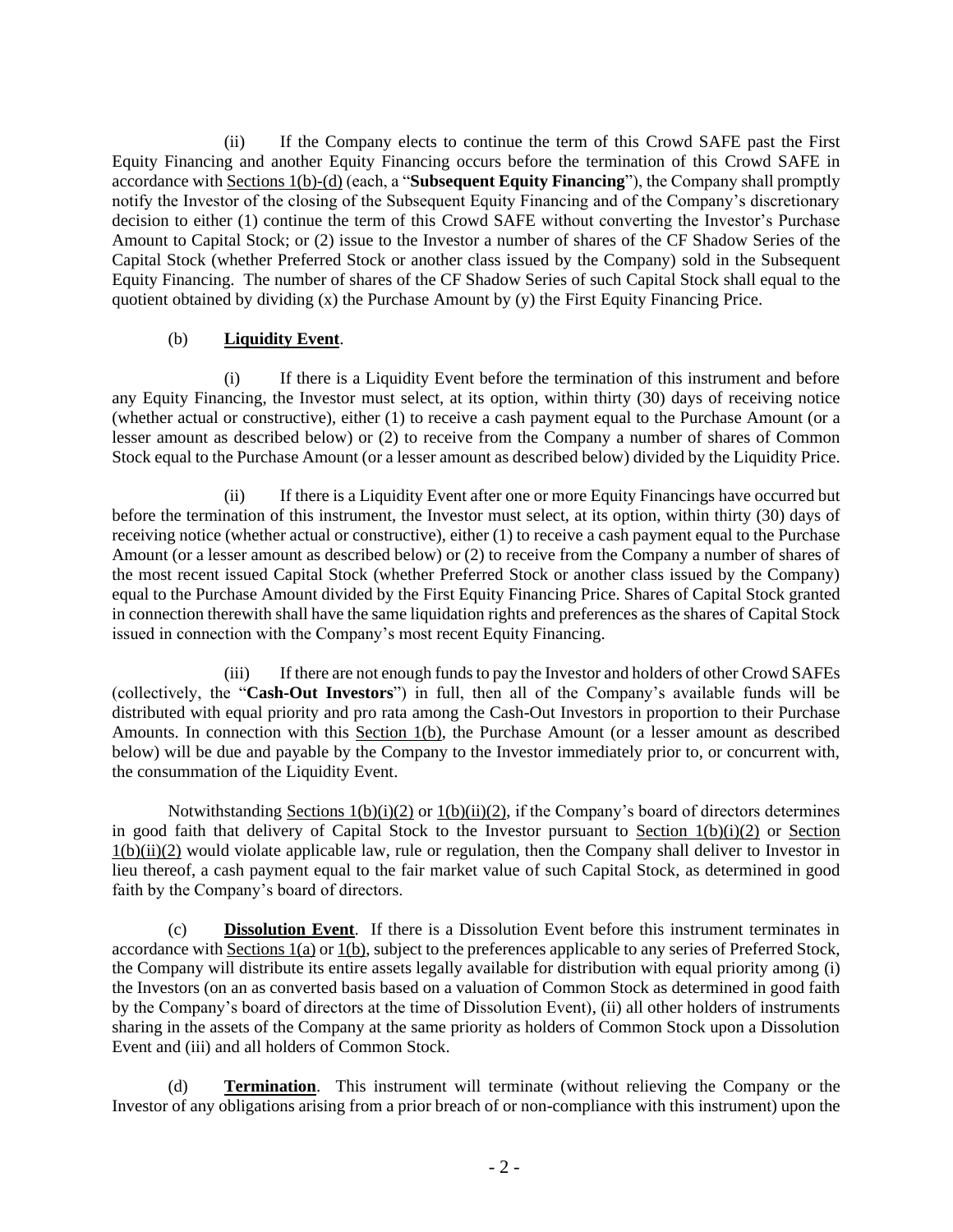earlier to occur: (i) the issuance of shares, whether in Capital Stock or in the CF Shadow Series, to the Investor pursuant to Section 1(a) or Section 1(b); or (ii) the payment, or setting aside for payment, of amounts due to the Investor pursuant to Sections 1(b) or 1(c).

### **2.** *Definitions*

"**Capital Stock**" means the capital stock of the Company, including, without limitation, Common Stock and Preferred Stock.

"**CF Shadow Series**" shall mean a non-voting series of Capital Stock that is otherwise identical in all respects to the shares of Capital Stock (whether Preferred Stock or another class issued by the Company) issued in the relevant Equity Financing (e.g*.*, if the Company sells Series A Preferred Stock in an Equity Financing, the Shadow Series would be Series A-CF Preferred Stock), except that:

> (i) CF Shadow Series shareholders shall have no voting rights and shall not be entitled to vote on any matter that is submitted to a vote or for the consent of the stockholders of the Company; and

> (ii) CF Shadow Series shareholders have no information or inspection rights, except with respect to such rights deemed not waivable by laws.

"**Change of Control**" means (i) a transaction or series of related transactions in which any "person" or "group" (within the meaning of Sections 13(d) and 14(d) of the Exchange), becomes the "beneficial owner" (as defined in Rule 13d-3 under the Exchange Act), directly or indirectly, of more than 50% of the outstanding voting securities of the Company having the right to vote for the election of members of the Company's board of directors, (ii) any reorganization, merger or consolidation of the Company, other than a transaction or series of related transactions in which the holders of the voting securities of the Company outstanding immediately prior to such transaction or series of related transactions retain, immediately after such transaction or series of related transactions, at least a majority of the total voting power represented by the outstanding voting securities of the Company or such other surviving or resulting entity or (iii) a sale, lease or other disposition of all or substantially all of the assets of the Company.

"**Common Stock**" means common stock, par value \$0.0001 per share, of the Company.

"**Conversion Price**" means either: (i) the SAFE Price or (ii) the Discount Price, whichever calculation results in a greater number of shares of Capital Stock.

"**Discount Price**" means the product of (i) the price per share of Capital Stock sold in an Equity Financing and (ii) 100% less the Discount.

"**Dissolution Event**" means (i) a voluntary termination of operations, (ii) a general assignment for the benefit of the Company's creditors, (iii) the commencement of a case (whether voluntary or involuntary) seeking relief under Title 11 of the United States Code (the "Bankruptcy Code"), or (iv) any other liquidation, dissolution or winding up of the Company (excluding a Liquidity Event), whether voluntary or involuntary.

"**Equity Financing**" shall mean the next sale (or series of related sales) by the Company of its Equity Securities to one or more third parties following the date of this instrument from which the Company receives gross proceeds of not less than \$1,000,000 cash or cash equivalent (excluding the conversion of any instruments convertible into or exercisable or exchangeable for Capital Stock, such as SAFEs or convertible promissory notes) with the principal purpose of raising capital.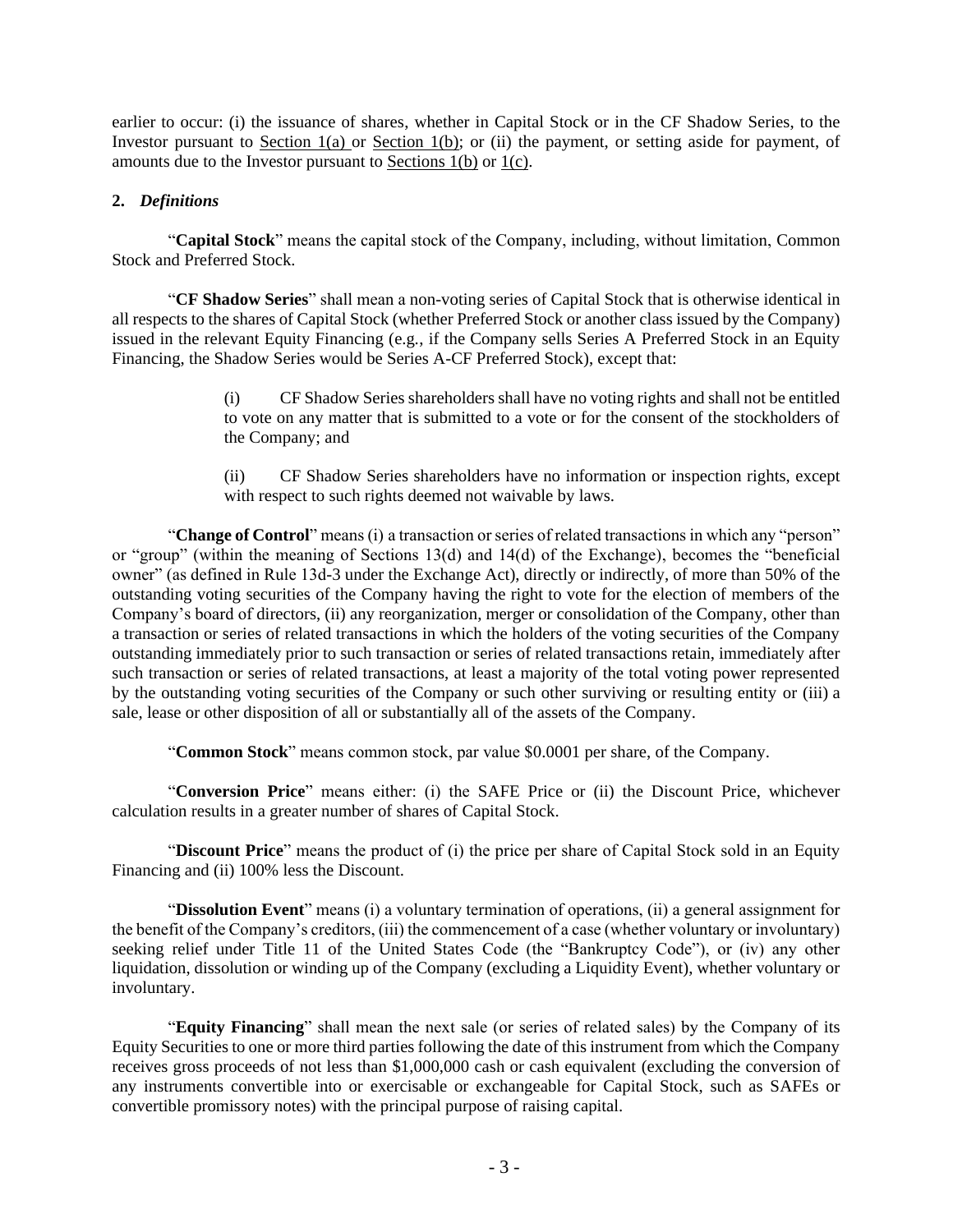"**Equity Securities**" shall mean Common Stock or Preferred Stock or any securities convertible into, exchangeable for or conferring the right to purchase (with or without additional consideration) Common Stock or Preferred Stock, except in each case, (i) any security granted, issued and/or sold by the Company to any director, officer, employee, advisor or consultant of the Company in such capacity for the primary purpose of soliciting or retaining his, her or its services, (ii) any convertible promissory notes issued by the Company, and (iii) any SAFEs issued.

"**Exchange Act**" means the Securities Exchange Act of 1934, as amended.

"**Fully Diluted Capitalization**" shall mean the aggregate number, as of immediately prior to the First Equity Financing, of issued and outstanding shares of Capital Stock, assuming full conversion or exercise of all convertible and exercisable securities then outstanding, including shares of convertible Preferred Stock and all outstanding vested or unvested options or warrants to purchase Capital Stock, but excluding (i) the issuance of all shares of Capital Stock reserved and available for future issuance under any of the Company's existing equity incentive plans, (ii) convertible promissory notes issued by the Company, (iii) any SAFEs, and (iv) any equity securities that are issuable upon conversion of any outstanding convertible promissory notes or SAFEs.

"**Intermediary**" means OpenDeal Portal LLC, a registered securities crowdfunding portal CRD#283874, or a qualified successor.

"**IPO**" means: (A) the completion of an underwritten initial public offering of Capital Stock by the Company pursuant to: (I) a final prospectus for which a receipt is issued by a securities commission of the United States or of a province of Canada, or (II) a registration statement which has been filed with the United States Securities and Exchange Commission and is declared effective to enable the sale of Capital Stock by the Company to the public, which in each case results in such equity securities being listed and posted for trading or quoted on a recognized exchange; (B) the Company's initial listing of its Capital Stock (other than shares of Capital Stock not eligible for resale under Rule 144 under the Securities Act) on a national securities exchange by means of an effective registration statement on Form S-1 filed by the Company with the Securities and Exchange Commission that registers shares of existing capital stock of the Company for resale, as approved by the Company's board of directors, where such listing shall not be deemed to be an underwritten offering and shall not involve any underwriting services; or (C) the completion of a reverse merger or take-over whereby an entity (I) whose securities are listed and posted for trading or quoted on a recognized exchange, or (II) is a reporting issuer in the United States or the equivalent in any foreign jurisdiction, acquires all of the issued and outstanding Capital Stock of the Company..

"**Liquidity Capitalization**" means the number, as of immediately prior to the Liquidity Event, of shares of the Company's capital stock (on an as-converted basis) outstanding, assuming exercise or conversion of all outstanding vested and unvested options, warrants and other convertible securities, but excluding: (i) shares of Capital Stock reserved and available for future grant under any equity incentive or similar plan; (ii) any SAFEs; (iii) convertible promissory notes; and (iv) any equity securities that are issuable upon conversion of any outstanding convertible promissory notes or SAFEs.

"**Liquidity Event**" means a Change of Control or an IPO.

"**Liquidity Price**" means the price per share equal to (x) the Valuation Cap divided by (y) the Liquidity Capitalization.

"**Lock-up Period**" means the period commencing on the date of the final prospectus relating to the Company's IPO, and ending on the date specified by the Company and the managing underwriter(s). Such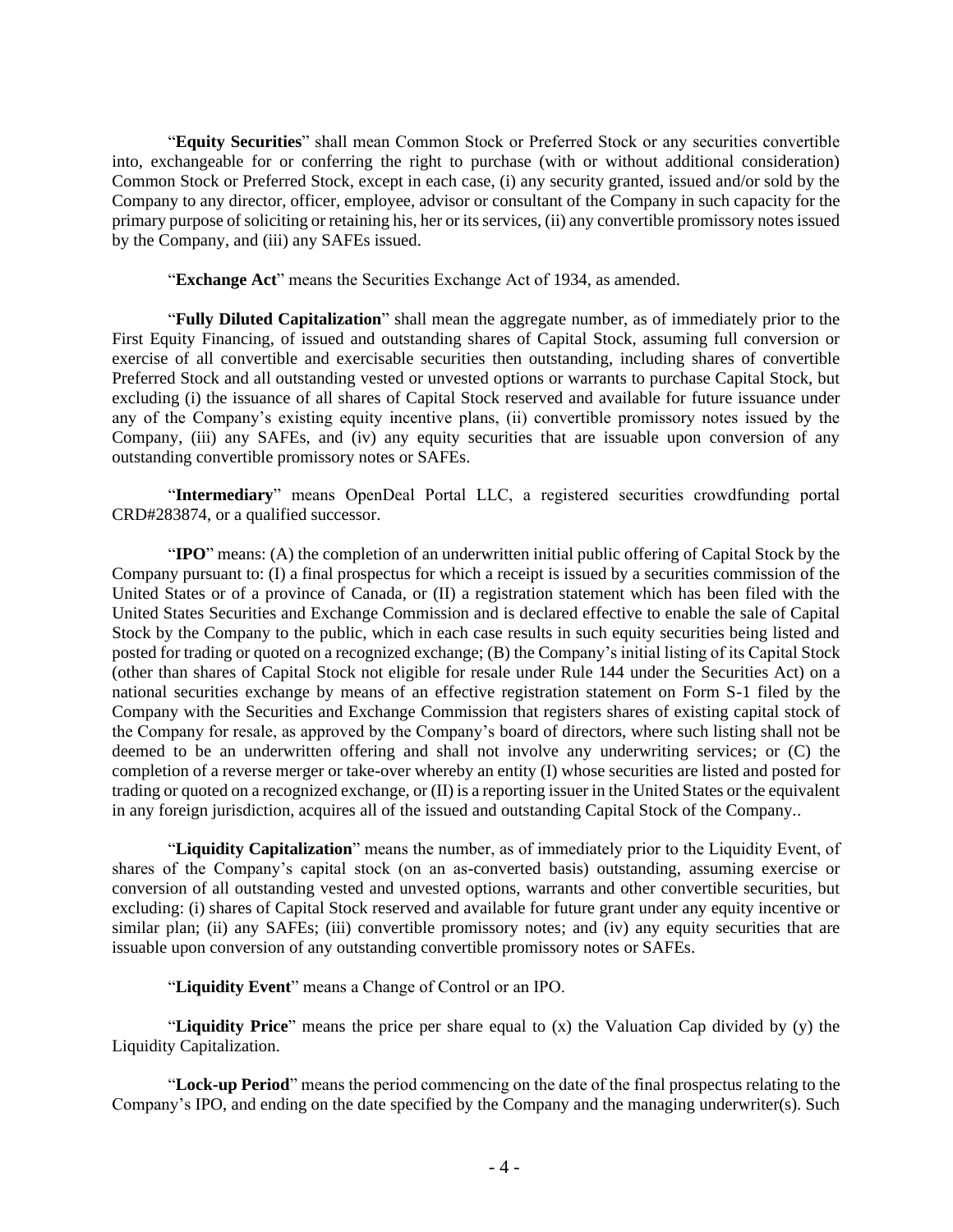period shall not exceed one hundred eighty (180) days, or such other period as may be requested by the Company or an underwriter to accommodate regulatory restrictions on (i) the publication or other distribution of research reports, and (ii) analyst recommendations and opinions.

"**Preferred Stock**" means the preferred stock of the Company.

"**Regulation CF**" means Regulation Crowdfunding promulgated under the Securities Act.

"**SAFE**" means any simple agreement for future equity (or other similar agreement), including a Crowd SAFE, which is issued by the Company for bona fide financing purposes and which may convert into Capital Stock in accordance with its terms.

"**SAFE Price**" means the price per share equal to (x) the Valuation Cap divided by (y) the Fully Diluted Capitalization.

#### **3.** *Company Representations*

(a) The Company is a corporation duly incorporated, validly existing and in good standing under the laws of the state of its incorporation, and has the power and authority to own, lease and operate its properties and carry on its business as now conducted.

(b) The execution, delivery and performance by the Company of this instrument is within the power of the Company and, other than with respect to the actions to be taken when equity is to be issued to Investor, has been duly authorized by all necessary actions on the part of the Company. This instrument constitutes a legal, valid and binding obligation of the Company, enforceable against the Company in accordance with its terms, except as limited by bankruptcy, insolvency or other laws of general application relating to or affecting the enforcement of creditors' rights generally and general principles of equity. To the knowledge of the Company, it is not in violation of (i) its current charter or bylaws; (ii) any material statute, rule or regulation applicable to the Company; or (iii) any material indenture or contract to which the Company is a party or by which it is bound, where, in each case, such violation or default, individually, or together with all such violations or defaults, could reasonably be expected to have a material adverse effect on the Company.

(c) The performance and consummation of the transactions contemplated by this instrument do not and will not: (i) violate any material judgment, statute, rule or regulation applicable to the Company; (ii) result in the acceleration of any material indenture or contract to which the Company is a party or by which it is bound; or (iii) result in the creation or imposition of any lien upon any property, asset or revenue of the Company or the suspension, forfeiture, or nonrenewal of any material permit, license or authorization applicable to the Company, its business or operations.

(d) No consents or approvals are required in connection with the performance of this instrument, other than: (i) the Company's corporate approvals; (ii) any qualifications or filings under applicable securities laws; and (iii) necessary corporate approvals for the authorization of shares of CF Shadow Series issuable pursuant to Section 1.

(e) The Company shall, prior to the conversion of this instrument, reserve from its authorized but unissued shares of Capital Stock for issuance and delivery upon the conversion of this instrument, such number of shares of the Capital Stock as necessary to effect the conversion contemplated by this instrument, and, from time to time, will take all steps necessary to amend its charter to provide sufficient authorized numbers of shares of the Capital Stock issuable upon the conversion of this instrument. All such shares shall be duly authorized, and when issued upon any such conversion, shall be validly issued, fully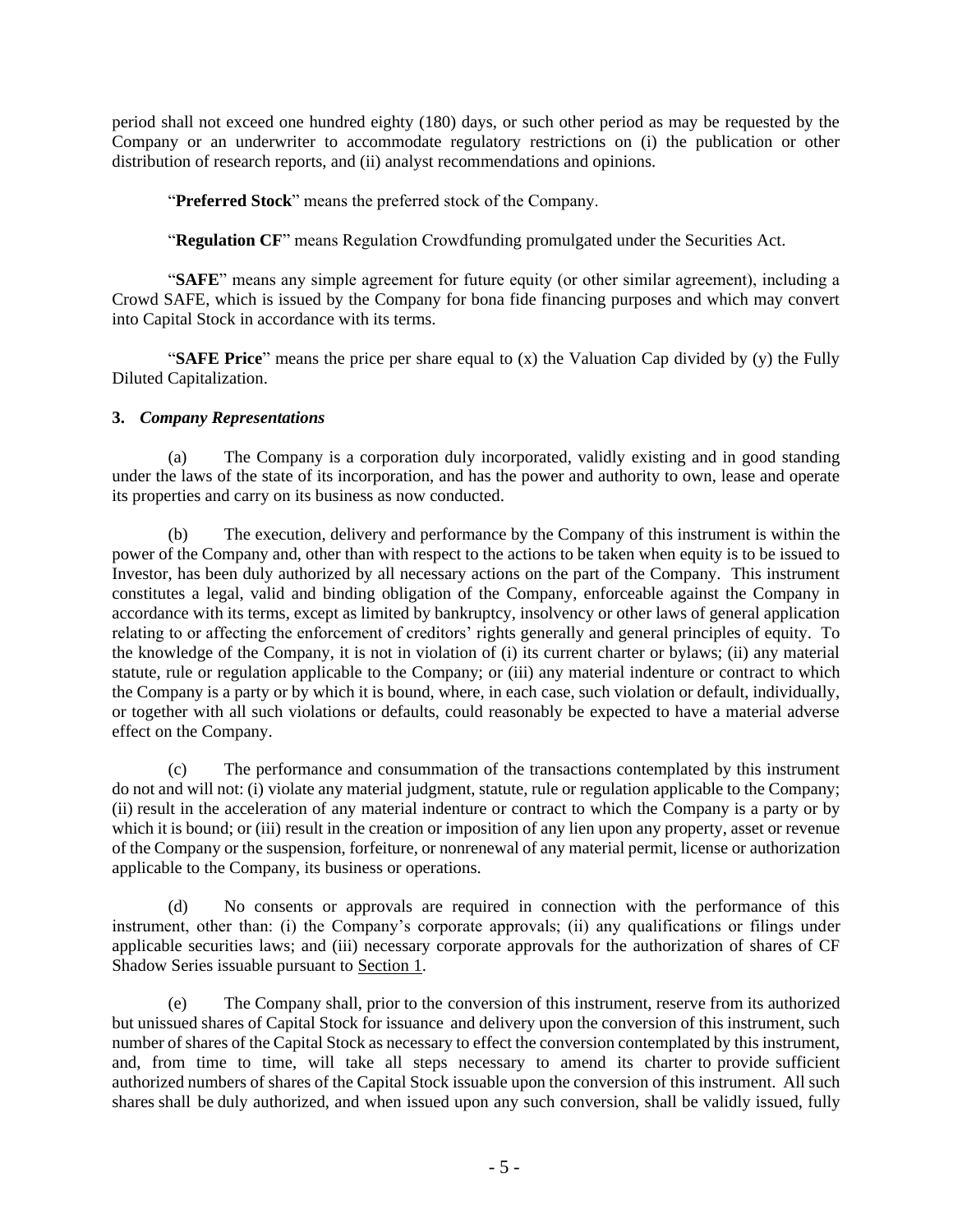paid and non-assessable, free and clear of all liens, security interests, charges and other encumbrances or restrictions on sale and free and clear of all preemptive rights, except encumbrances or restrictions arising under federal or state securities laws.

(f) The Company is (i) not required to file reports pursuant to Section 13 or Section 15(d) of the Exchange Act, (ii) not an investment company as defined in Section 3 of the Investment Company Act of 1940 (the "**Investment Company Act**"), and is not excluded from the definition of investment company by Section 3(b) or Section 3(c) of the Investment Company Act, (iii) not disqualified from selling securities under Rule 503(a) of Regulation CF, (iv) not barred from selling securities under Section  $4(a)(6)$  of the Securities Act due to a failure to make timely annual report filings, (vi) not planning to engage in a merger or acquisition with an unidentified company or companies, and (vii) organized under, and subject to, the laws of a state or territory of the United States or the District of Columbia.

(g) The Company has, or will shortly after the issuance of this instrument, engage a transfer agent registered with the U.S. Securities and Exchange Commission to act as the sole registrar and transfer agent for the Company with respect to the Crowd SAFE.

## **4.** *Investor Representations*

(a) The Investor has full legal capacity, power and authority to execute and deliver this instrument and to perform its obligations hereunder. This instrument constitutes a valid and binding obligation of the Investor, enforceable in accordance with its terms, except as limited by bankruptcy, insolvency or other laws of general application relating to or affecting the enforcement of creditors' rights generally and general principles of equity.

(b) The Investor has been advised that this instrument and the underlying securities have not been registered under the Securities Act or any state securities laws and are offered and sold hereby pursuant to Section 4(a)(6) of the Securities Act. The Investor understands that neither this instrument nor the underlying securities may be resold or otherwise transferred unless they are registered under the Securities Act and applicable state securities laws or pursuant to Rule 501 of Regulation CF, in which case certain state transfer restrictions may apply.

(c) The Investor is purchasing this instrument and the securities to be acquired by the Investor hereunder for its own account for investment, not as a nominee or agent, and not with a view to, or for resale in connection with, the distribution thereof, and the Investor has no present intention of selling, granting any participation in, or otherwise distributing the same. The Investor understands that the Securities have not been, and will not be, registered under the Securities Act or any state securities laws, by reason of specific exemptions under the provisions thereof which depend upon, among other things, the bona fide nature of the investment intent and the accuracy of each Investor's representations as expressed herein.

(d) The Investor acknowledges, and is purchasing this instrument in compliance with, the investment limitations set forth in Rule  $100(a)(2)$  of Regulation CF, promulgated under Section  $4(a)(6)(B)$ of the Securities Act.

(e) The Investor acknowledges that the Investor has received all the information the Investor has requested from the Company and the Investor considers necessary or appropriate for deciding whether to acquire this instrument and the underlying securities, and the Investor represents that the Investor has had an opportunity to ask questions and receive answers from the Company regarding the terms and conditions of this instrument and the underlying securities and to obtain any additional information necessary to verify the accuracy of the information given to the Investor. In deciding to purchase this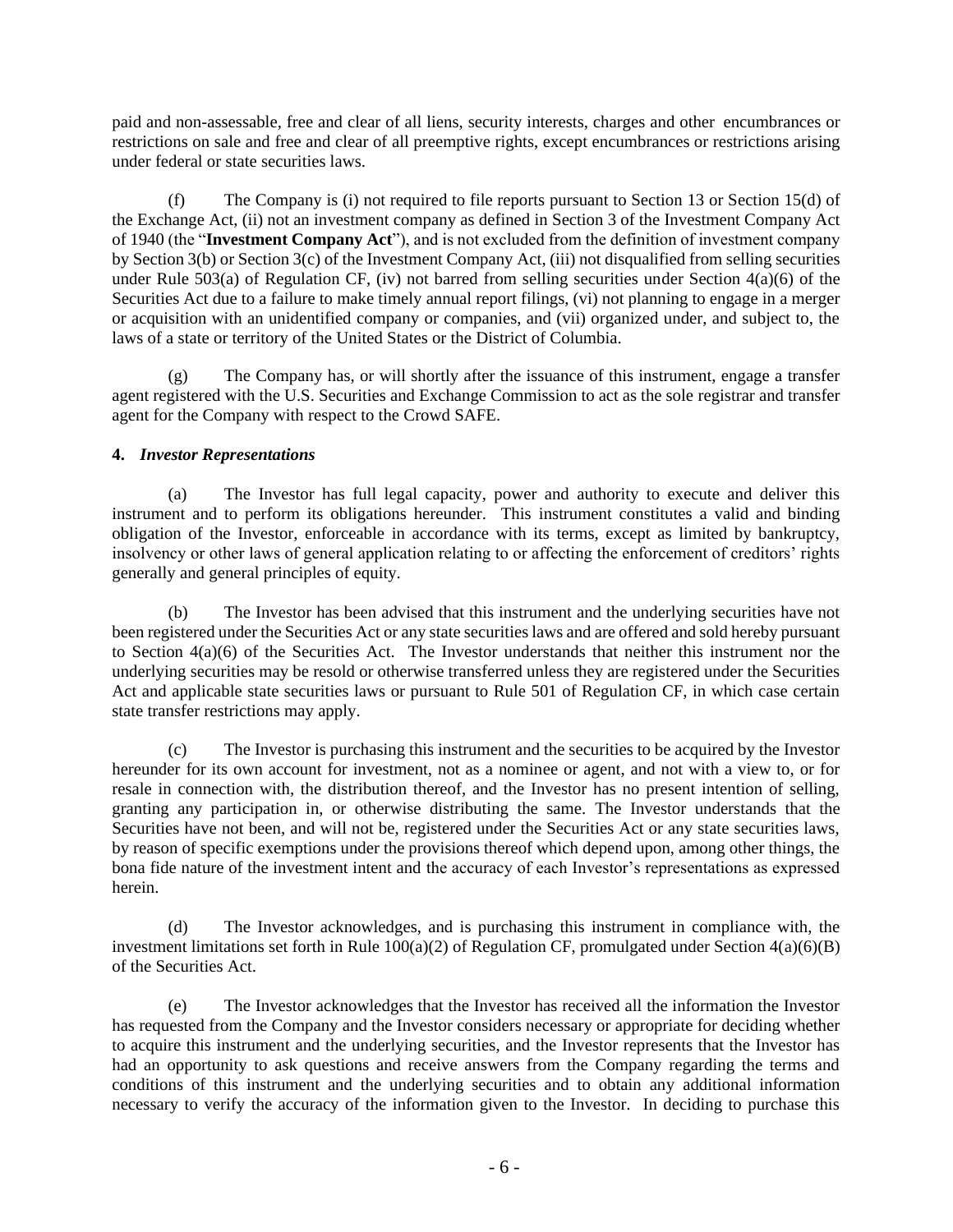instrument, the Investor is not relying on the advice or recommendations of the Company or of the Intermediary and the Investor has made its own independent decision that an investment in this instrument and the underlying securities is suitable and appropriate for the Investor. The Investor understands that no federal or state agency has passed upon the merits or risks of an investment in this instrument and the underlying securities or made any finding or determination concerning the fairness or advisability of this investment.

(f) The Investor understands and acknowledges that as a Crowd SAFE investor, the Investor shall have no voting, information or inspection rights, aside from any disclosure requirements the Company is required to make under relevant securities regulations.

(g) The Investor understands that no public market now exists for any of the securities issued by the Company, and that the Company has made no assurances that a public market will ever exist for this instrument and the securities to be acquired by the Investor hereunder.

(h) The Investor is not (i) a citizen or resident of a geographic area in which the purchase or holding of the Crowd SAFE and the underlying securities is prohibited by applicable law, decree, regulation, treaty, or administrative act, (ii) a citizen or resident of, or located in, a geographic area that is subject to U.S. or other applicable sanctions or embargoes, or (iii) an individual, or an individual employed by or associated with an entity, identified on the U.S. Department of Commerce's Denied Persons or Entity List, the U.S. Department of Treasury's Specially Designated Nationals List, the U.S. Department of State's Debarred Parties List or other applicable sanctions lists. Investor hereby represents and agrees that if Investor's country of residence or other circumstances change such that the above representations are no longer accurate, Investor will immediately notify Company. Investor further represents and warrants that it will not knowingly sell or otherwise transfer any interest in the Crowd SAFE or the underlying securities to a party subject to U.S. or other applicable sanctions.

(i) If the Investor is not a United States person (as defined by Section  $7701(a)(30)$  of the Internal Revenue Code of 1986, as amended), the Investor hereby represents that it has satisfied itself as to the full observance of the laws of its jurisdiction in connection with any invitation, subscription and payment for, and continued ownership of, its beneficial interest in the Crowd SAFE and the underlying securities will not violate any applicable securities or other laws of the Investor's jurisdiction, including (i) the legal requirements within its jurisdiction for the subscription and the purchase of its beneficial interest in the Crowd SAFE; (ii) any foreign exchange restrictions applicable to such subscription and purchase; (iii) any governmental or other consents that may need to be obtained; and (iv) the income tax and other tax consequences, if any, that may be relevant to the purchase, holding, conversion, redemption, sale, or transfer of its beneficial interest in the Crowd SAFE and the underlying securities. The Investor acknowledges that the Company has taken no action in foreign jurisdictions with respect to the Crowd SAFE (and the Investor's beneficial interest therein) and the underlying securities.

(j) If the Investor is a corporate entity: (i) such corporate entity is duly incorporated, validly existing and in good standing under the laws of the state of its incorporation, and has the power and authority to enter into this Crowd SAFE; (ii) the execution, delivery and performance by the Investor of the Crowd SAFE is within the power of the Investor and has been duly authorized by all necessary actions on the part of the Investor; (iii) to the knowledge of the Investor, it is not in violation of its current charter or bylaws, any material statute, rule or regulation applicable to the Investor; and (iv) the performance the Crowd SAFE does not and will not violate any material judgment, statute, rule or regulation applicable to the Investor; result in the acceleration of any material indenture or contract to which the Investor is a party or by which it is bound, or otherwise result in the creation or imposition of any lien upon the Purchase Amount.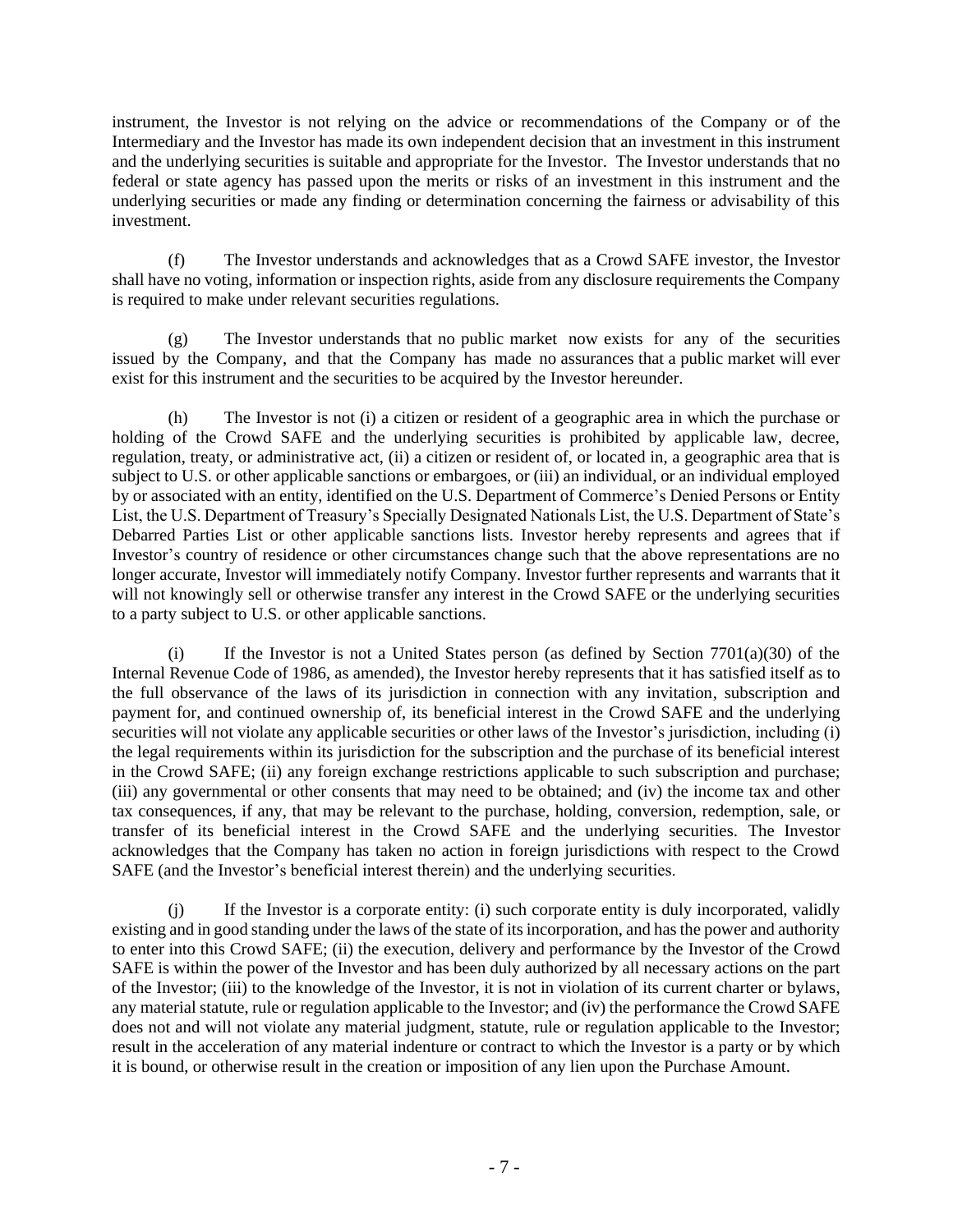(k) The Investor further acknowledges that it has read, understood, and had ample opportunity to ask Company questions about its business plans, "Risk Factors," and all other information presented in the Company's Form C and the offering documentation filed with the Securities and Exchange Commission.

(l) The Investor represents that the Investor understands the substantial likelihood that the Investor will suffer a **TOTAL LOSS** of all capital invested, and that Investor is prepared to bear the risk of such total loss.

### **5.** *Transfer Restrictions*.

(a) The Investor hereby agrees that during the Lock-up Period it will not, without the prior written consent of the managing underwriter: (A) lend; offer; pledge; sell; contract to sell; sell any option or contract to purchase; purchase any option or contract to sell; grant any option, right, or warrant to purchase; or otherwise transfer or dispose of, directly or indirectly, any shares of Common Stock or any securities convertible into or exercisable or exchangeable (directly or indirectly) for Common Stock (whether such shares or any such securities are then owned by the Investor or are thereafter acquired); or (B) enter into any swap or other arrangement that transfers to another, in whole or in part, any of the economic consequences of ownership of such securities; whether any such transaction described in clause (A) or (B) above is to be settled by delivery of Common Stock or other securities, in cash, or otherwise.

(b) The foregoing provisions of <u>Section 5(a)</u> will: (x) apply only to the IPO and will not apply to the sale of any shares to an underwriter pursuant to an underwriting agreement; (y) not apply to the transfer of any shares to any trust for the direct or indirect benefit of the Investor or the immediate family of the Investor, provided that the trustee of the trust agrees to be bound in writing by the restrictions set forth herein, and provided further that any such transfer will not involve a disposition for value; and (z) be applicable to the Investor only if all officers and directors of the Company are subject to the same restrictions and the Company uses commercially reasonable efforts to obtain a similar agreement from all stockholders individually owning more than 5% of the outstanding Common Stock or any securities convertible into or exercisable or exchangeable (directly or indirectly) for Common Stock. Notwithstanding anything herein to the contrary, the underwriters in connection with the IPO are intended third-party beneficiaries of Section 5(a) and will have the right, power and authority to enforce the provisions hereof as though they were a party hereto. The Investor further agrees to execute such agreements as may be reasonably requested by the underwriters in connection with the IPO that are consistent with Section 5(a) or that are necessary to give further effect thereto.

(c) In order to enforce the foregoing covenant, the Company may impose stop transfer instructions with respect to the Investor's registrable securities of the Company (and the Company shares or securities of every other person subject to the foregoing restriction) until the end of the Lock-up Period. The Investor agrees that a legend reading substantially as follows will be placed on all certificates representing all of the Investor's registrable securities of the Company (and the shares or securities of the Company held by every other person subject to the restriction contained in Section 5(a)):

THE SECURITIES REPRESENTED BY THIS CERTIFICATE ARE SUBJECT TO A LOCK-UP PERIOD BEGINNING ON THE EFFECTIVE DATE OF THE COMPANY'S REGISTRATION STATEMENT FILED UNDER THE SECURITIES ACT OF 1933, AS AMENDED, AS SET FORTH IN AN AGREEMENT BETWEEN THE COMPANY AND THE ORIGINAL HOLDER OF THESE SECURITIES, A COPY OF WHICH MAY BE OBTAINED AT THE COMPANY'S PRINCIPAL OFFICE. SUCH LOCK-UP PERIOD IS BINDING ON TRANSFEREES OF THESE SECURITIES.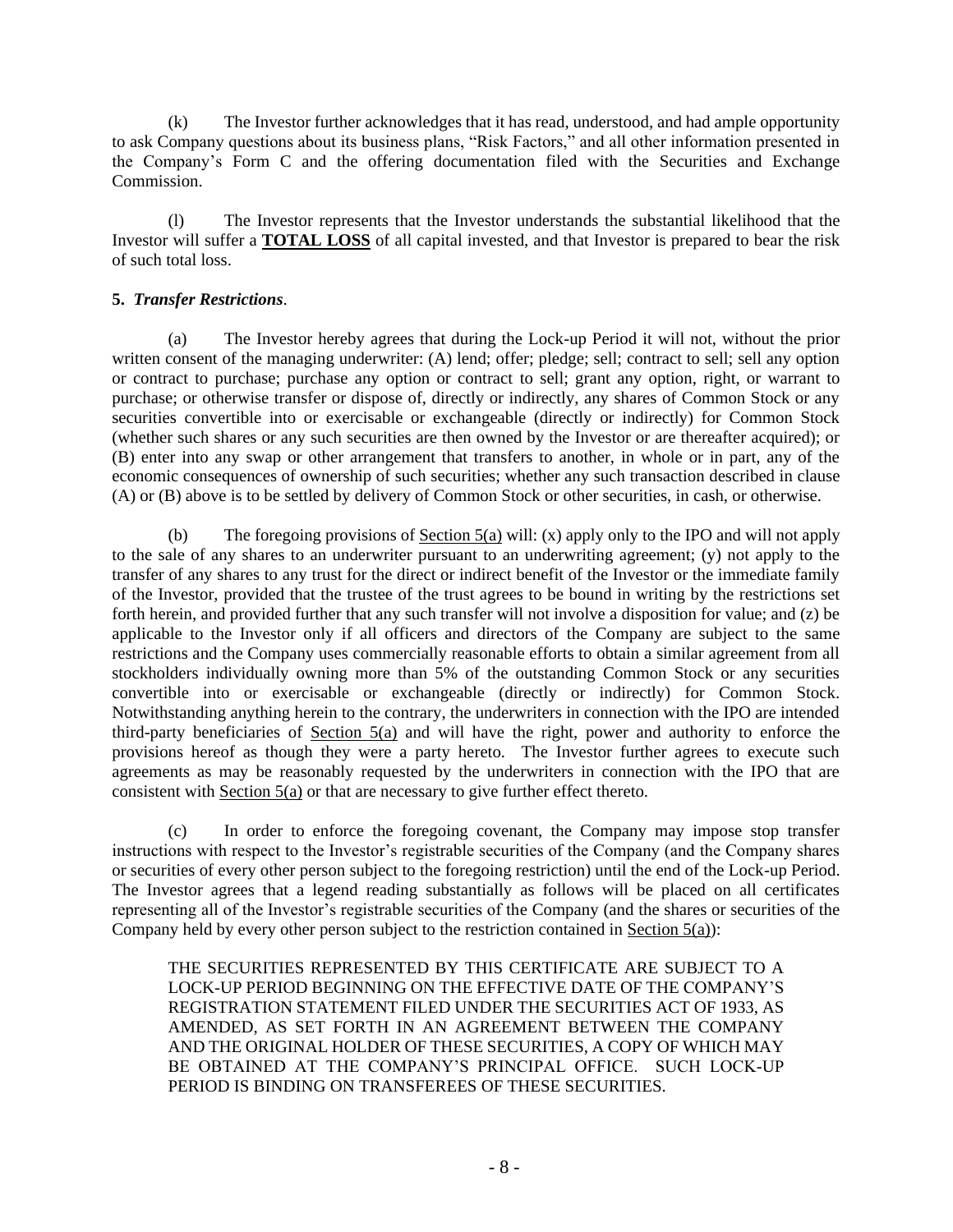(d) Without in any way limiting the representations and warranties set forth in Section 4 above, the Investor further agrees not to make any disposition of all or any portion of this instrument or the underlying securities unless and until the transferee has agreed in writing for the benefit of the Company to make the representations and warranties set out in Section 4 and the undertaking set out in Section  $\overline{5(a)}$  and:

(i) There is then in effect a registration statement under the Securities Act covering such proposed disposition and such disposition is made in accordance with such registration statement; or

(ii) The Investor shall have notified the Company of the proposed disposition and shall have furnished the Company with a detailed statement of the circumstances surrounding the proposed disposition and, if reasonably requested by the Company, the Investor shall have furnished the Company with an opinion of counsel reasonably satisfactory to the Company that such disposition will not require registration of such shares under the Securities Act.

(e) The Investor agrees that it shall not make any disposition of this instrument or any underlying securities to any of the Company's competitors, as determined by the Company in good faith.

(f) The Investor understands and agrees that the Company will place the legend set forth below or a similar legend on any book entry or other forms of notation evidencing this Crowd SAFE and any certificates evidencing the underlying securities, together with any other legends that may be required by state or federal securities laws, the Company's charter or bylaws, any other agreement between the Investor and the Company or any agreement between the Investor and any third party:

THIS INSTRUMENT HAS BEEN ISSUED PURSUANT TO SECTION 4(A)(6) OF THE SECURITIES ACT OF 1933, AS AMENDED (THE "SECURITIES ACT"), AND NEITHER IT NOR ANY SECURITIES ISSUABLE PURSUANT HERETO HAVE BEEN REGISTERED UNDER THE SECURITIES ACT OR THE SECURITIES LAWS OF ANY STATE. THESE SECURITIES MAY NOT BE OFFERED, SOLD OR OTHERWISE TRANSFERRED, PLEDGED OR HYPOTHECATED EXCEPT AS PERMITTED BY RULE 501 OF REGULATION CROWDFUNDING UNDER THE SECURITIES ACT AND APPLICABLE STATE SECURITIES LAWS OR PURSUANT TO AN EFFECTIVE REGISTRATION STATEMENT OR EXEMPTION THEREFROM.

#### **6.** *Miscellaneous*

(a) The Investor agrees to execute the Nominee Rider and Waiver, attached hereto as Exhibit A, contemporaneously and in connection with the purchase of this Crowd SAFE.

(b) The Investor agrees to take any and all actions determined in good faith by the Company's board of directors to be advisable to reorganize this instrument and any shares of Capital Stock issued pursuant to the terms of this instrument into a special purpose vehicle or other entity designed to aggregate the interests of holders of Crowd SAFEs.

(c) Any provision of this instrument may be amended, waived or modified only upon the written consent of either (i) the Company and the Investor, or (ii) the Company and the majority of the Investors (calculated based on the Purchase Amount of each Investor's Crowd SAFE).

(d) Any notice required or permitted by this instrument will be deemed sufficient when delivered personally or by overnight courier or sent by email to the relevant address listed on the signature page, or 48 hours after being deposited in the U.S. mail as certified or registered mail with postage prepaid,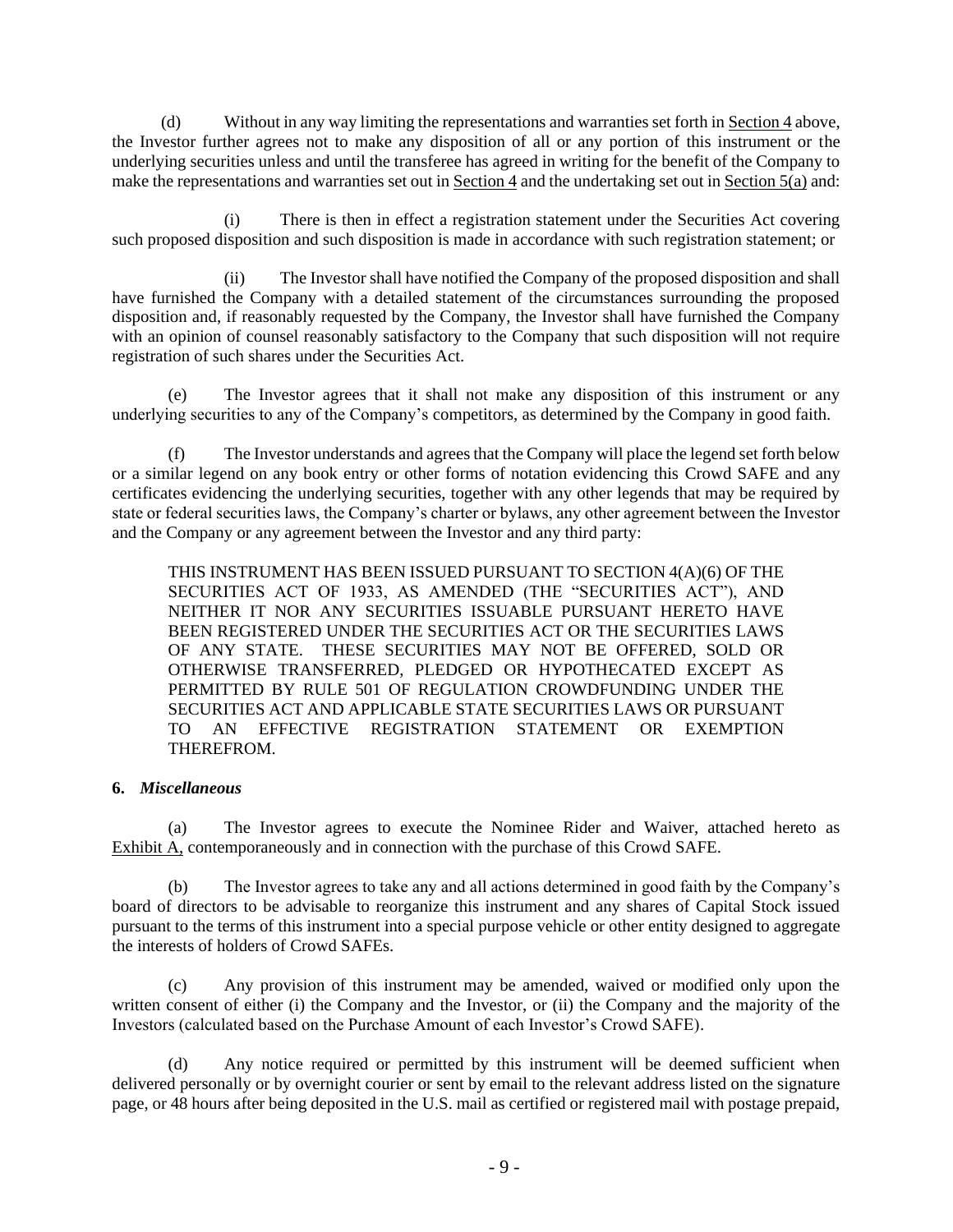addressed to the party to be notified at such party's address listed on the signature page, as subsequently modified by written notice.

(e) The Investor is not entitled, as a holder of this instrument, to vote or receive dividends or be deemed the holder of Capital Stock for any purpose, nor will anything contained herein be construed to confer on the Investor, as such, any of the rights of a stockholder of the Company or any right to vote for the election of directors or upon any matter submitted to stockholders at any meeting thereof, or to give or withhold consent to any corporate action or to receive notice of meetings, or to receive subscription rights or otherwise until shares have been issued upon the terms described herein.

(f) Neither this instrument nor the rights contained herein may be assigned, by operation of law or otherwise, by either party without the prior written consent of the other; *provided, however*, that this instrument and/or the rights contained herein may be assigned without the Company's consent by the Investor to any other entity who directly or indirectly, controls, is controlled by or is under common control with the Investor, including, without limitation, any general partner, managing member, officer or director of the Investor, or any venture capital fund now or hereafter existing which is controlled by one or more general partners or managing members of, or shares the same management company with, the Investor; and *provided, further*, that the Company may assign this instrument in whole, without the consent of the Investor, in connection with a reincorporation to change the Company's domicile.

(g) In the event any one or more of the terms or provisions of this instrument is for any reason held to be invalid, illegal or unenforceable, in whole or in part or in any respect, or in the event that any one or more of the terms or provisions of this instrument operate or would prospectively operate to invalidate this instrument, then such term(s) or provision(s) only will be deemed null and void and will not affect any other term or provision of this instrument and the remaining terms and provisions of this instrument will remain operative and in full force and effect and will not be affected, prejudiced, or disturbed thereby.

(h) All securities issued under this instrument may be issued in whole or fractional parts, in the Company's sole discretion.

(i) All rights and obligations hereunder will be governed by the laws of the State of Delaware, without regard to the conflicts of law provisions of such jurisdiction.

(j) Any dispute, controversy or claim arising out of, relating to or in connection with this instrument, including the breach or validity thereof, shall be determined by final and binding arbitration administered by the American Arbitration Association (the "**AAA**") under its Commercial Arbitration Rules and Mediation Procedures ("**Commercial Rules**"). The award rendered by the arbitrator shall be final, non-appealable and binding on the parties and may be entered and enforced in any court having jurisdiction. There shall be one arbitrator agreed to by the parties within twenty (20) days of receipt by respondent of the request for arbitration or, in default thereof, appointed by the AAA in accordance with its Commercial Rules. The place of arbitration shall be Chicago, Illinois. Except as may be required by law or to protect a legal right, neither a party nor the arbitrator may disclose the existence, content or results of any arbitration without the prior written consent of the other parties.

(k) The parties acknowledge and agree that for United States federal and state income tax purposes this Crowd SAFE is, and at all times has been, intended to be characterized as stock, and more particularly as common stock for purposes of Sections 304, 305, 306, 354, 368, 1036 and 1202 of the Internal Revenue Code of 1986, as amended. Accordingly, the parties agree to treat this Crowd SAFE consistent with the foregoing intent for all United States federal and state income tax purposes (including, without limitation, on their respective tax returns or other informational statements).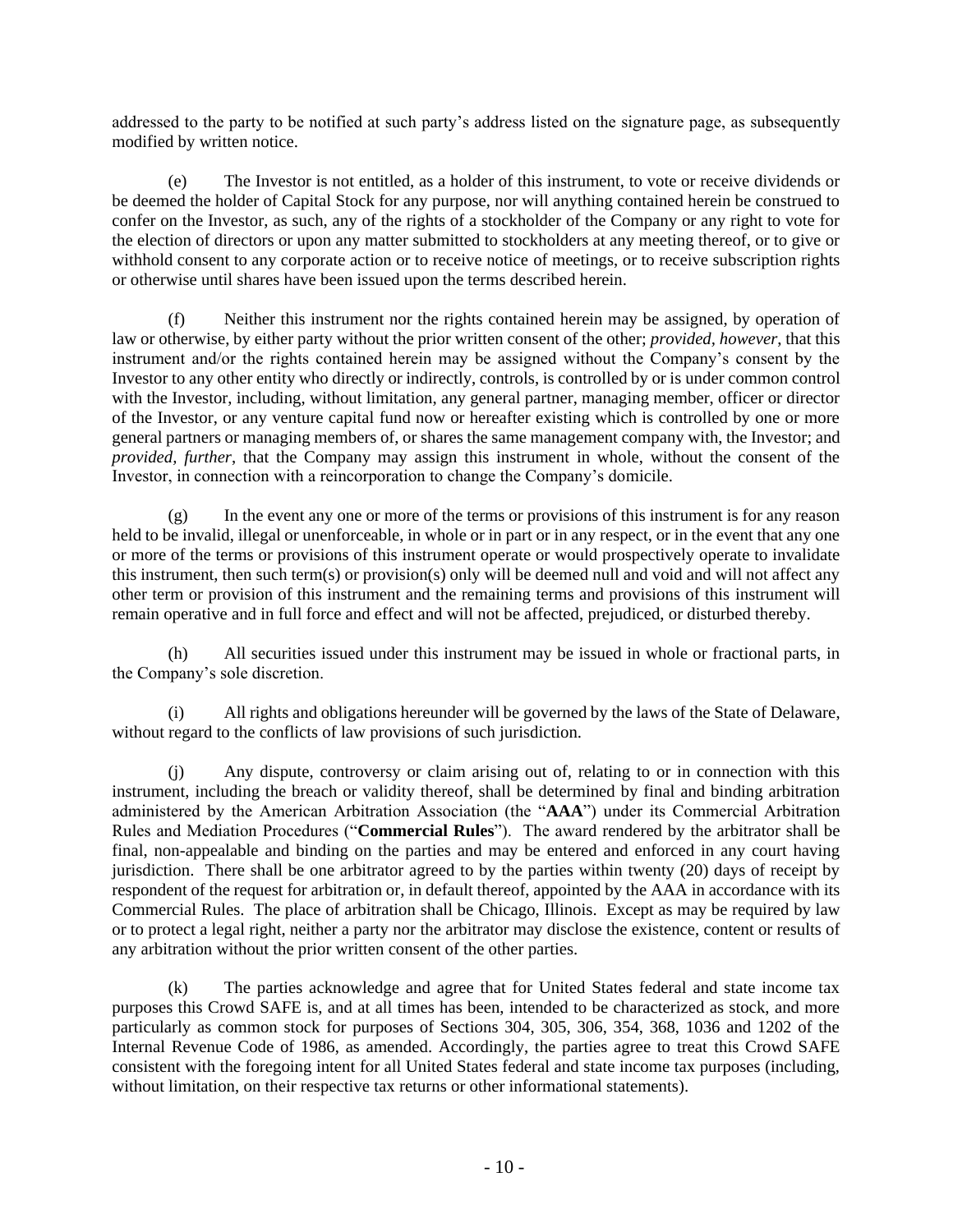(l) The Investor agrees any action contemplated by this Crowd SAFE and requested by the Company must be completed by the Investor within thirty (30) calendar days of receipt of the relevant notice (whether actual or constructive) to the Investor.

### (*Signature page follows*)

IN WITNESS WHEREOF, the undersigned have caused this instrument to be duly executed and delivered.

# **PUNCH, INC.**

By:

Name: Alex Giannikoulis Title: Chief Executive Officer 800 S. Waverly Place Mount Prospect, IL 60056 Email: alex@goivee.com

## **INVESTOR:**

By:  $\overline{\phantom{a}}$ Name:

Title: Address:

Email: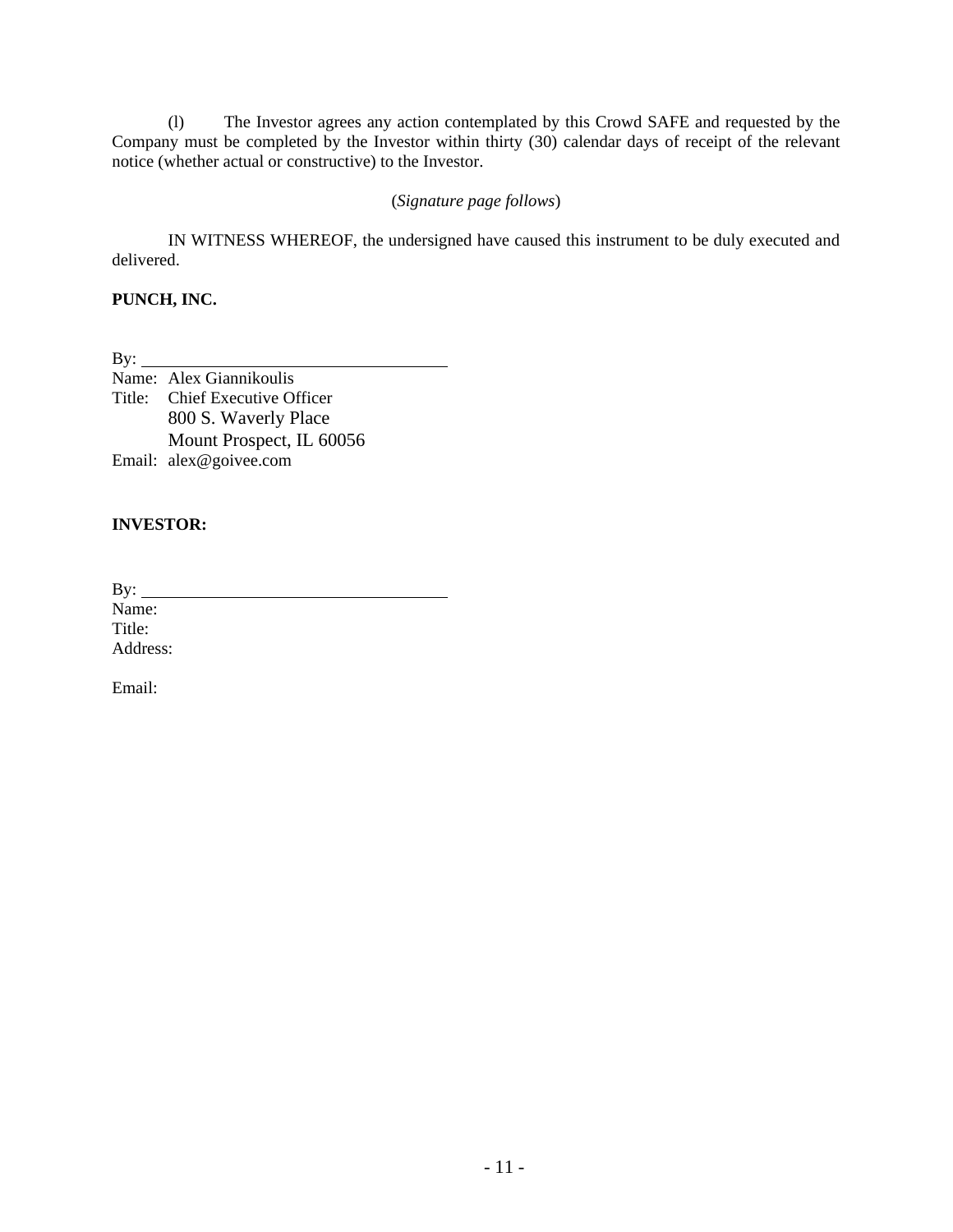# **EXHIBIT A**

*Nominee Rider and Waiver*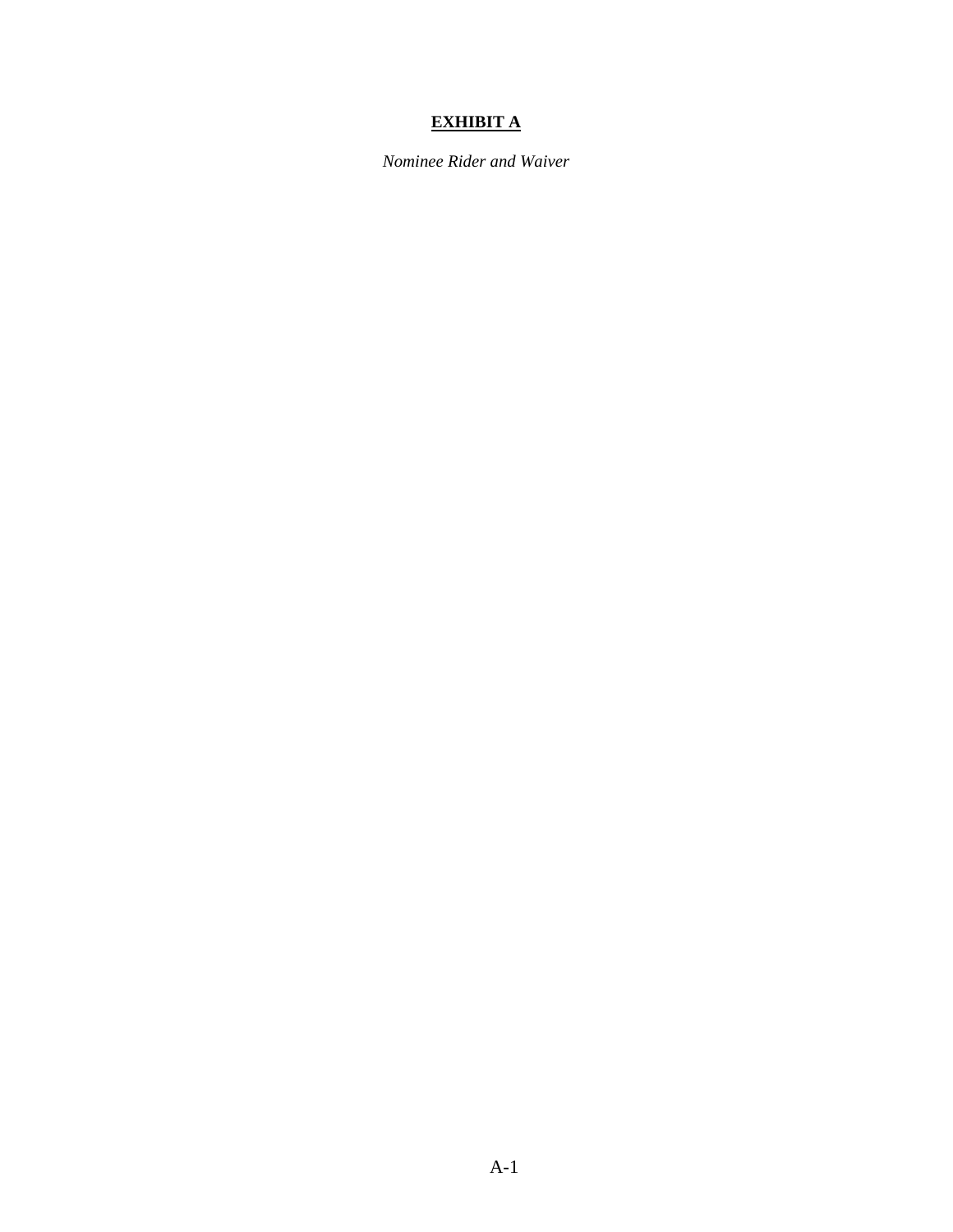#### **Nominee Rider and Waiver**

Republic Investment Services LLC (f/k/a NextSeed Services, LLC) (the "**Nominee**") is hereby appointed to act on behalf of the Investor as agent and proxy in all respects under the Crowd SAFE Series 2022 issued by Ivee NEVP, Inc. (the "**Securities**"), to receive all notices and communications on behalf of the Investor, cause the Security or any securities which may be acquired upon conversion thereof (the "**Conversion Securities**") to be custodied with a qualified custodian, and, to the extent the Securities or Conversion Securities are entitled to vote at any meeting or take action by consent, the Nominee is authorized and empowered to vote and act on behalf of the Investor in all respects thereto until the expiry of the Term (as defined below) (collectively the "**Nominee Services**"). Defined terms used in this Nominee Rider are controlled by the Securities unless otherwise defined.

The Nominee shall vote all such Securities and Conversion Securities at the direction of the Chief Executive Officer of Ivee NEVP, Inc. Neither the Nominee nor any of its affiliates nor any of their respective officers, partners, equity holders, managers, officers, directors, employees, agents or representatives shall be liable to the Investor for any action taken or omitted to be taken by it hereunder, or in connection herewith or therewith, except for damages caused by its or their own recklessness or willful misconduct.

Upon any conversion of the Securities into Conversion Securities of the Company, in accordance with the terms of the Securities, the Nominee will execute and deliver to the Issuer all transaction documents related to such transaction or other corporate event causing the conversion of the Securities in accordance therewith; *provided,* that such transaction documents are substantially the same documents to be entered into by all holders of other Securities of the same class issued by the Company that will convert in connection with the equity financing or corporate event and being substantially the same as the purchasers in the equity financing or corporate transaction. The Investor acknowledges and agrees, as part of the process, the Nominee may open an account in the name of the Investor with a qualified custodian and allow the qualified custodian to take custody of the Conversion Securities in exchange for a corresponding beneficial interest held by the Investor. Upon any such conversion or changing of title, the Nominee will take reasonable steps to send notice to the Investor, using the last known contact information of the Investor.

The "**Term"** the Nominee Services will be provided will be the earlier of the time which the Securities or any Conversion Securities are (i) terminated, (ii) registered under the Securities Exchange Act of 1934, as amended, or (iii) the time which the Nominee, the Investor and the Company mutually agree to terminate the Nominee Services.

To the extent the Investor provides the Issuer with any personally identifiable information in connection with the Investor's election to invest in the Securities, the Issuer and its affiliates may share such information with the Nominee, the Intermediary, and the appointed transfer agent for the Securities solely for the purposes of facilitating the offering of the Securities and for each party to provide services with respect to the ownership and administration of the Securities. The Investor irrevocably consents to such uses of the Investor's personally identifiable information for these purposes during the Term and the Investor acknowledges that the use of such personally identifiable information is necessary for the Nominee to provide the Nominee Services.

#### *(Remainder of Page Intentionally Blank – Signature Page to Follow)*